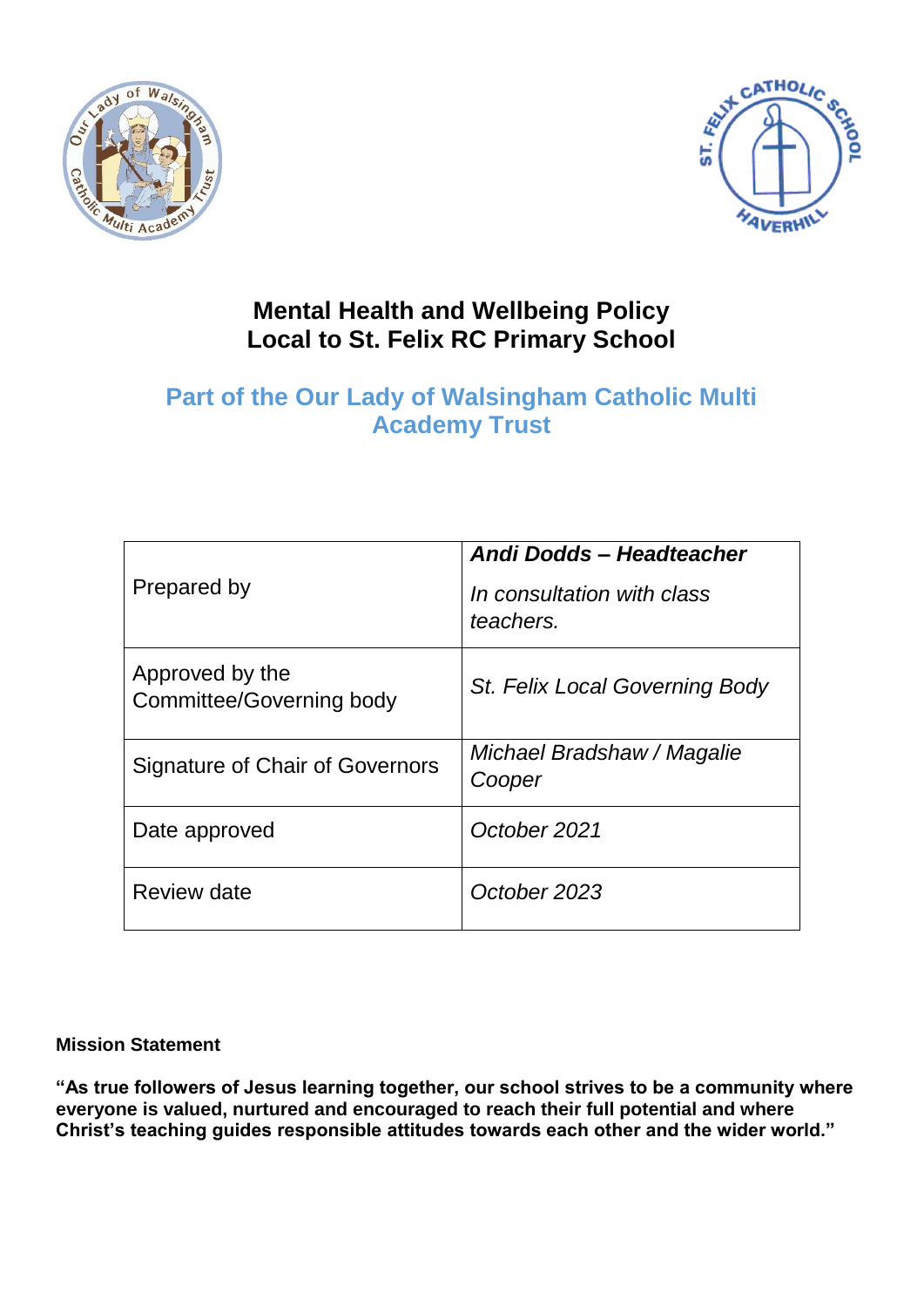## **Aims and objectives**

At St Felix we are committed to supporting the emotional health and wellbeing of our pupils and staff. It is a primary aim of our school that every member of the school community feels valued and respected, and that each person is treated fairly and well. Pupils are encouraged to become more responsible and effective Christians, both now and in adult life.

Our Aims are to:

- promote an environment in which everyone feels happy, safe and secure;
- allow everyone to work together in an effective and considerate way;
- help children to understand their emotions and feelings better:
- help children feel comfortable sharing any concerns or worries;
- help children socially to form and maintain relationships:
- promote self-esteem and ensure children know that they are important;
- help children to develop emotional resilience and to manage setbacks;
- encourage the involvement of both home and school in the implementation of this policy.

We promote a mentally healthy environment through:

- Promoting our school values and encouraging a sense of belonging.
- Promoting pupil voice and opportunities to participate in decision-making
- Celebrating academic and non-academic achievements
- Providing opportunities to develop a sense of worth through taking responsibility for themselves and others
- Providing opportunities to reflect.
- Access to appropriate support that meets their needs

We pursue our aims through:

- Universal, whole school approaches
- Targeted support for pupils and staff going through recent difficulties including bereavement.
- Specialised, specific approaches aimed at pupils and staff with more complex or long term difficulties. (This includes referral to other services).

## **Scope**

This policy should be read in conjunction with our SEND, Behaviour and Anti-bullying and Safeguarding policies. It works in conjunction with the Trust Policy for Stress Management

## **Lead Members of Staff**

Whilst all staff have a responsibility to promote the mental health of students, staff with a specific, relevant remit include:

- $\Box$  Tracey Naylor Deputy designated safeguarding lead
- $\Box$  Deon Wolmarans Deputy designated safeguarding lead
- Andi Dodds Designated safeguarding lead and Mental Health Lead

This policy has due regard to all relevant legislation and statutory guidance including, but not limited to, the following:

- · Children and Families Act 2014
- · Health and Social Care Act 2012
- · Equality Act 2010
- · Education Act 2002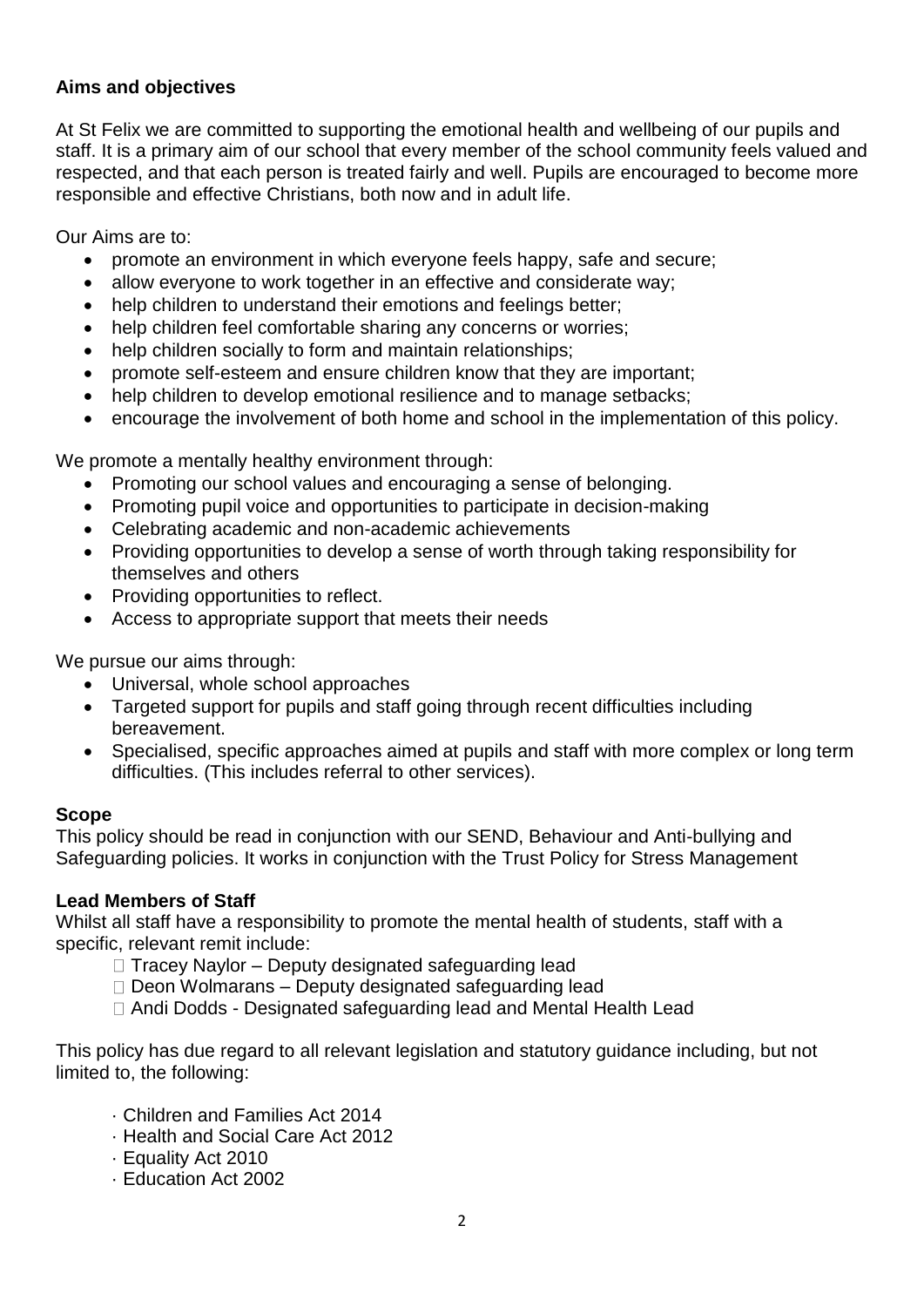- · Mental Capacity Act 2005
- · Children Act 1989

This policy has been created with regard to the following DfE guidance:

- · [New] DfE (2020) 'Keeping children safe in education'
- · DfE (2018) 'Mental health and behaviour in schools'
- · DfE (2015) 'Special educational needs and disabilities code of practice: 0 to 25'

## **Teaching about Mental Health**

The skills, knowledge and understanding needed by our students to keep themselves mentally healthy and safe are included as part of our Relationships, Sex and Health Education (RSHE) curriculum. This is taught through Life to the Full, the content and delivery of which is approved by the Roman Catholic Diocese of East Anglia.

## **Identifying Needs and Warning Signs**

All of our staff are aware of wellbeing indicators which may can act as signs of possible difficulties. These include:

- Attendance
- Punctuality
- Relationships
- Approach to learning
- Physical indicators
- Negative behaviour patterns
- Family circumstances
- Recent bereavement
- Health indicators
- Workload

School staff may also become aware of warning signs which indicate a student or colleague is experiencing mental health or emotional wellbeing issues. These should always be taken seriously and staff who notice any of these signs will communicate their concerns to parents and/or the Designated Safeguarding Lead or Mental Health Lead as appropriate.

Possible warning signs include:

- Changes in eating / sleeping habits;
- Becoming socially withdrawn;
- Changes in activity and mood;
- Talking or joking about self-harm or suicide;
- Expressing feelings of failure, uselessness or loss of hope;
- Repeated physical pain or nausea with no evident cause;
- An increase in lateness or absenteeism.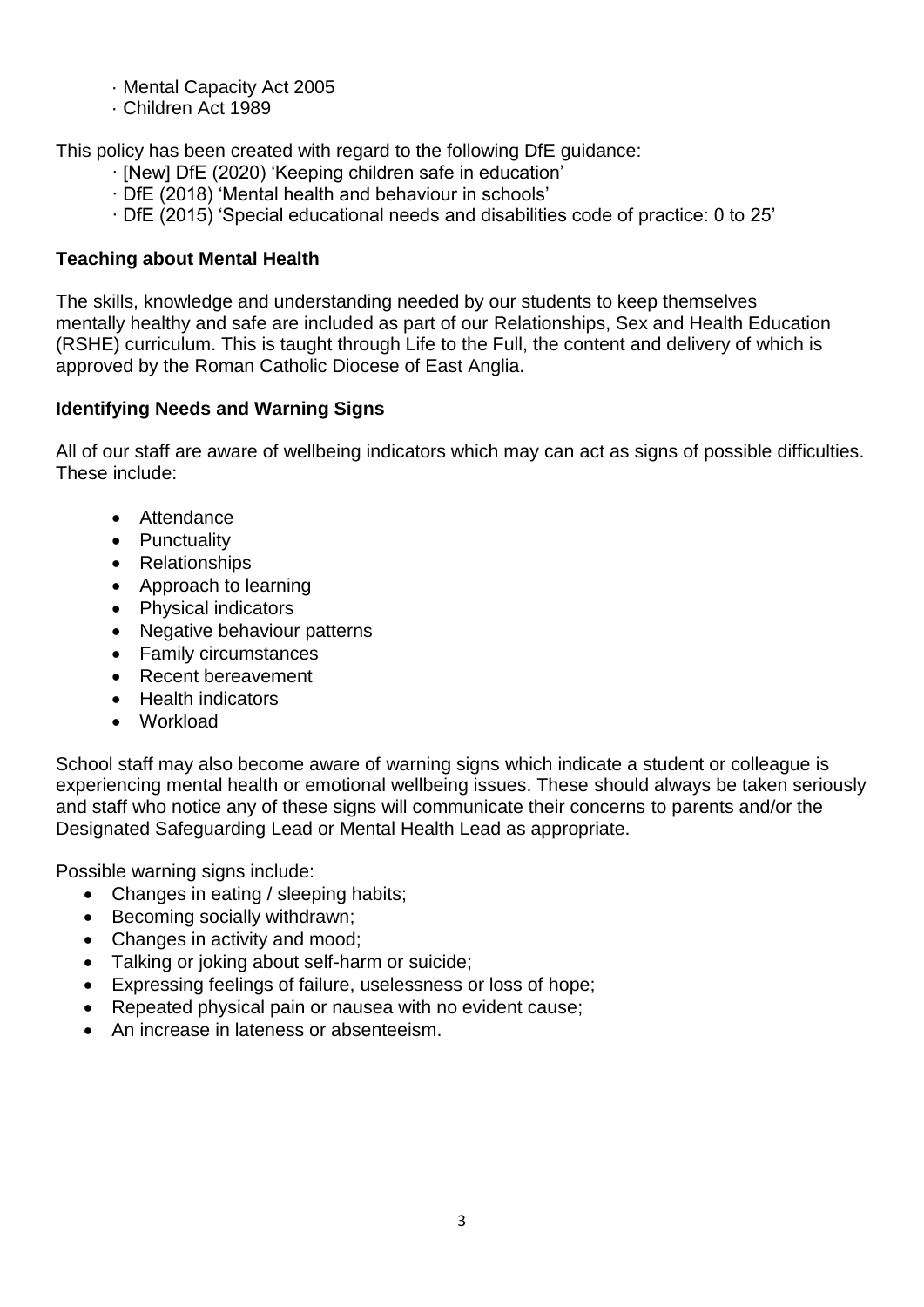

The school will make use of resources to assess and track wellbeing as appropriate including:

- The Wellbeing Measurement for Schools (CORC) pupils and staff
- $\bullet$  RCADS  $(8+)$
- The Boxall Profile
- Emotional literacy scales

## **Signposting**

We will ensure that staff, pupils and parents are aware of what support is available within our school and where to access further support.

## **Universal Support for pupils**

- Recognition of uniqueness of each individual
- Mental Health Curriculum through RSHE, PE and RE
- Regular opportunities to work and play with peers in a safe environment
- High quality teaching and learning provision
- Clear behaviour expectations through a restorative approach
- Effective safeguarding culture
- Extra-curricular activities

## **Targeted Support for pupils**

The school will offer support through targeted approaches for individual pupils or groups of pupils which may include:

- Circle time approaches or 'circle of friends' activities.
- Managing feelings resources
- Managing emotions resources
- Peer mentoring
- Primary Group Work/Mental health and wellbeing groups
- Therapeutic activities including talking and drawing therapy, lego therapy and relaxation and mindfulness techniques including butterfly tapping, colour spotting and square breathing.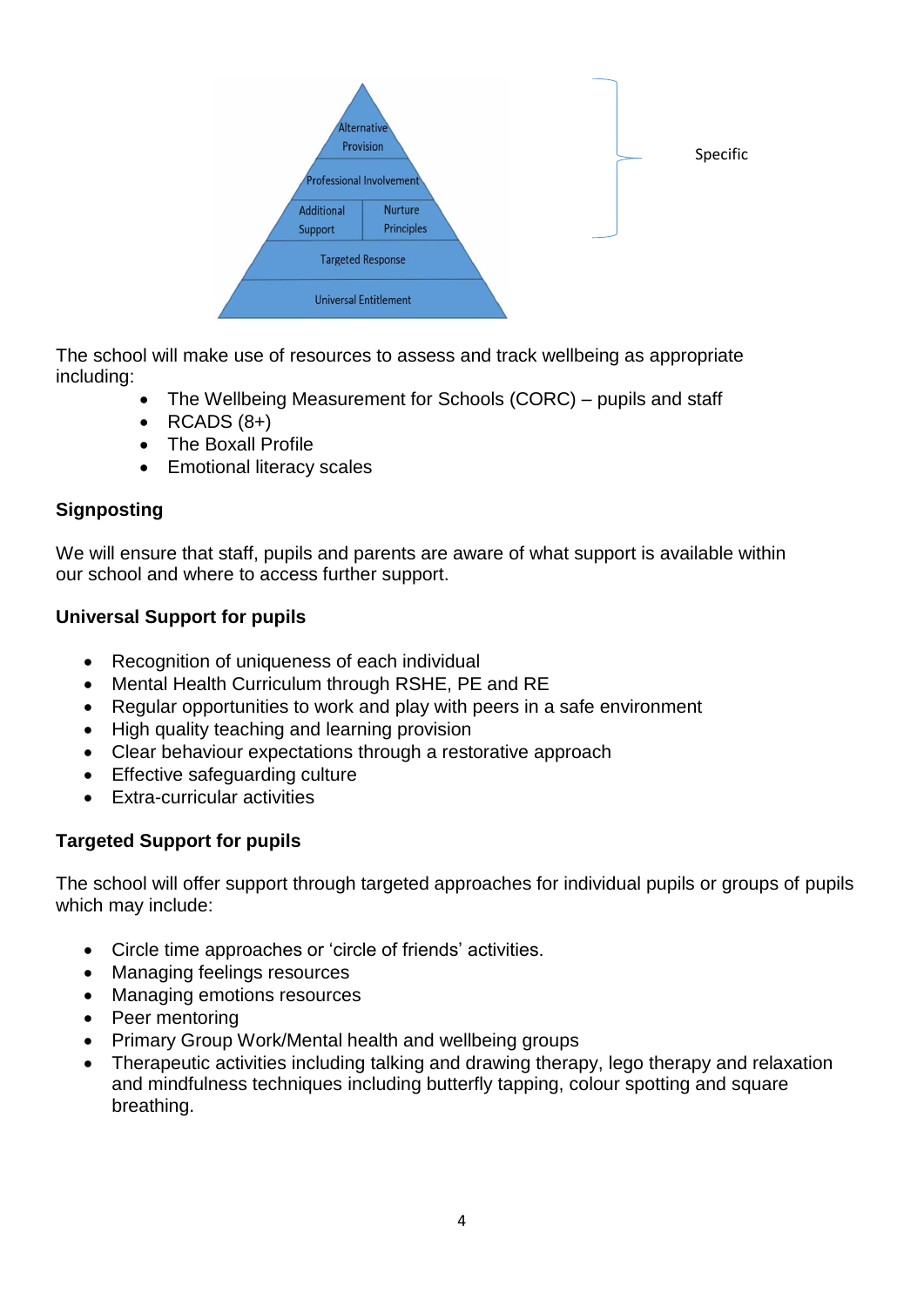## **Specific Support for Pupils**

- Referral to other agencies through Emotional Wellbeing Hub / Specialist Education Services (SES)
- Suffolk Young Carers
- Facilitation of External Services

## **Working with Parents**

In order to support parents we will:

- Highlight sources of information and support about mental health and emotional wellbeing on our school website
- Ensure that all parents are aware of who to talk to, and how to get support, if they have concerns about their child.
- Make our emotional wellbeing and mental health policy easily accessible to parents
- Share ideas about how parents can support positive mental health in their children.
- Provide continuous access to parents via the Life to the Full parent portal about the mental health topics their children are learning about in RSHE.
- Develop opportunities for parent partnerships to give parents access to pupil learning.

## **Working with other agencies and partners**

As part of our targeted provision the school will work with other agencies to support children's emotional health and wellbeing including:

- o The school nurse
- o Educational psychology services
- o Behaviour support through SES
- o Paediatricians
- o CAMHS (child and adolescent mental health service)
- o Family support workers
- o Therapists

## **Universal support for staff**

- Dedicated staff rooms and comfortable spaces for taking time out.
- A staff wellbeing team to offer regular wellbeing and social events.
- Education for staff about child and family mental health.
- A 'no-blame' culture and no stigma surrounding the school community's mental health needs
- Staff wellbeing survey at least annually (Wellbeing Measurement for Schools CORC)
- Cyclescheme to reduce the cost of cycling

## **Targeted support for staff**

- Reflective space mentalisation through Thinking Together
- Training around mental health
- Wellbeing events for staff
- HSE Talking Toolkit and *Mind* Wellbeing Action Plan (Stress Management)
- Mental Health First Aider

## **Specialist support**

- Employee assistance programmes Schools Advice Service App
- Referrals to occupational health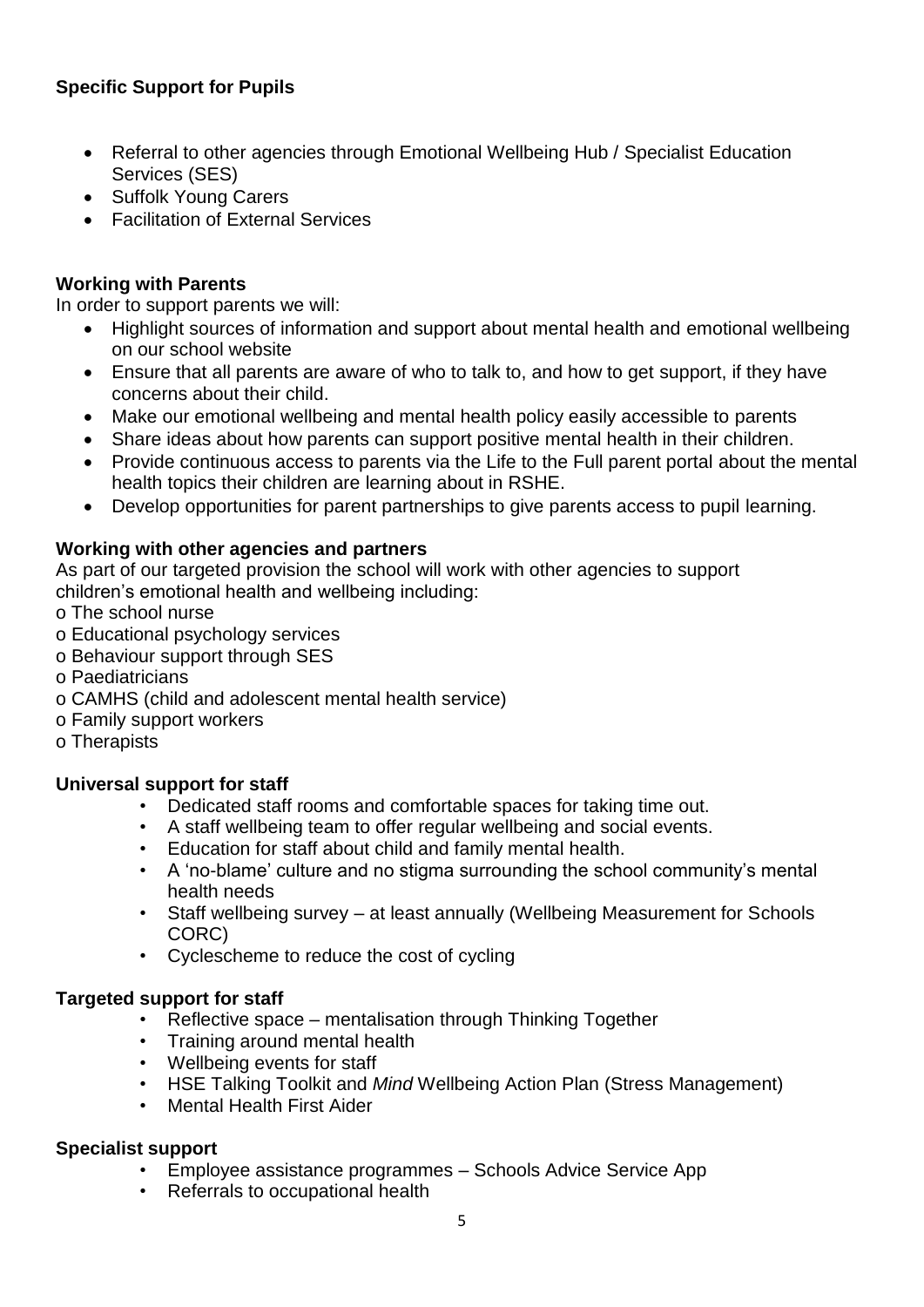- Education Support Partnership
- Encourage staff member to speak to their GP
- Helpline numbers for specialist support linked with staff member's needs

#### **Training**

As a minimum, all staff will receive regular training in child mental health so that they can recognise and respond to mental health issues. This will form part of their regular safeguarding training and is a requirement to keep children safe.

Teachers have received training to be Mental Health Champions via Place2Be and Anna Freud National Centre for Children and Families. Training opportunities for staff who require more in depth knowledge will be considered as part of our performance management process and additional CPD will be supported throughout the year where it becomes appropriate due to developing situations with one or more pupils.

Policy Name: Wellbeing

Policy Date: October 2021

#### EQUALITY IMPACT ASSESSMENT for SCHOOL POLICIES

|    |                                                                                                       | Yes $/$<br><b>No</b> | Comments                              |
|----|-------------------------------------------------------------------------------------------------------|----------------------|---------------------------------------|
| 1. | Does the Policy/Guidance affect one<br>group less or more favourably than<br>another on the basis of: |                      |                                       |
|    | Age (for policies affecting staff)<br>$\bullet$                                                       | $\mathsf{N}$         |                                       |
|    | Disability<br>$\bullet$                                                                               | N                    |                                       |
|    | Sex<br>$\bullet$                                                                                      | N                    |                                       |
|    | Gender reassignment<br>$\bullet$                                                                      | $\mathsf{N}$         | This policy should support this group |
|    | Pregnancy/maternity<br>$\bullet$                                                                      | $\mathsf{N}$         |                                       |
|    | Race (which includes colour,<br>$\bullet$<br>nationality and ethnic or national<br>origins)           | N                    |                                       |
|    | Sexual orientation<br>$\bullet$                                                                       | N                    |                                       |